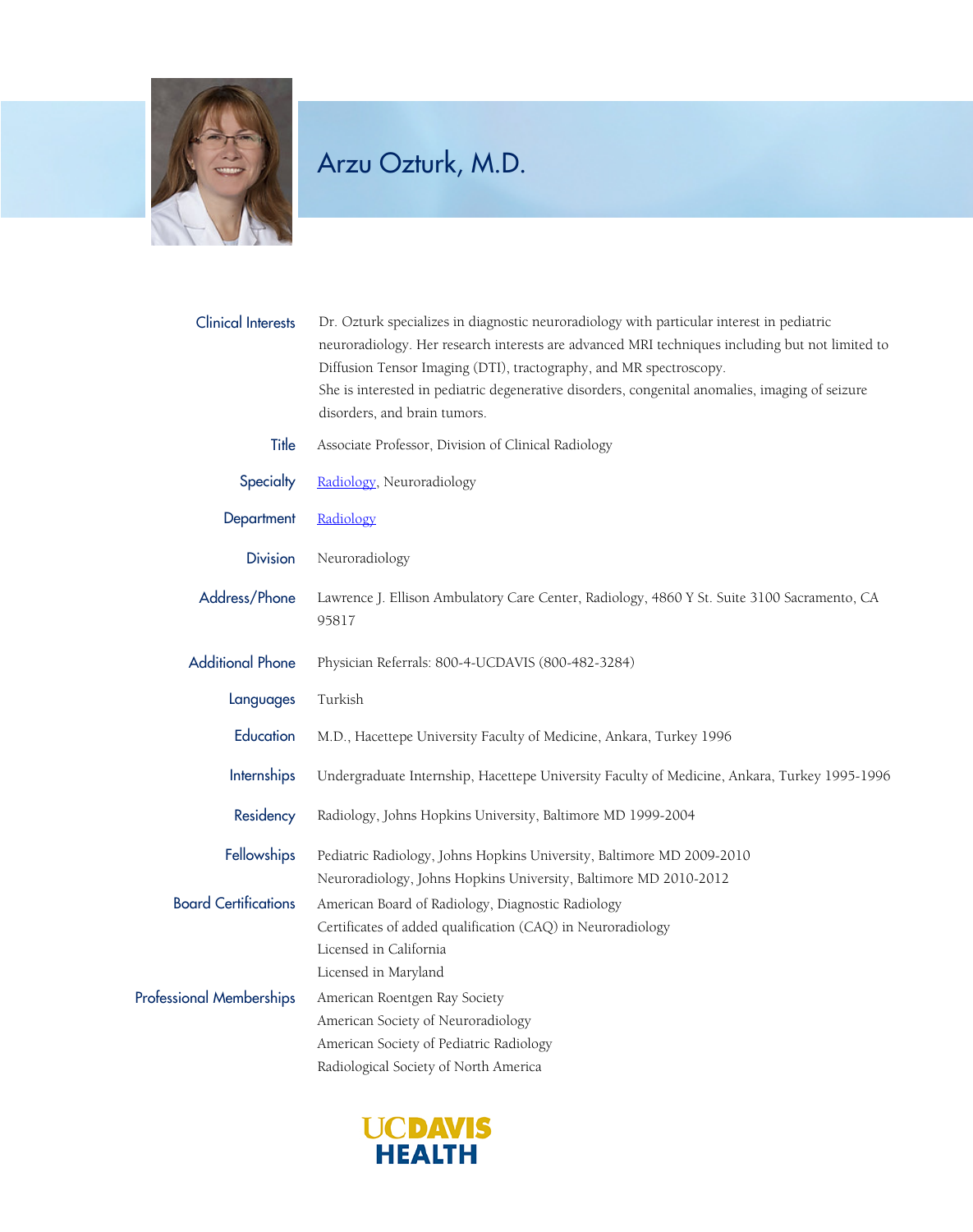

## Arzu Ozturk, M.D.

Honors and Awards The Joseph Tepas Non-Physician Award: Age-Related Mortality in Abusive Head Trauma at the Pediatric Trauma Society 5th Annual meeting, Houston TX, November 8 10, 2018 Select Recent Publications Assadsangabi R, Ozturk A, Kantamneni T, Azizi N, Asaikar SM, Hacein-Bey L. Neuroimaging of Childhood Epilepsy: Focal versus Generalized Epilepsy. J Pediatric Epilepsy. 2021 Feb;10(05):065- 080. doi:10.1055/s-0040-1722301.

> Helmy D, Chang J, Bishop JW, Vong A, Raslan O, Ozturk A. MR imaging findings of a rare pediatric parotid tumor: Mammary analogue secretory carcinoma. Radiol Case Rep. 2020 Jul 3;15 (9):1460-1463. doi:10.1016/j.radcr.2020.05.035. PMID:32642018.

Raslan OA, Ozturk A, Pham N, Chang J, Strong EB, Bobinski M. A Comprehensive Review of Cross-Sectional Imaging of the Nasolacrimal Drainage Apparatus: What Radiologists Need to Know. AJR Am J Roentgenol. 2019 Dec;213(6):1331-1340. doi:10.2214/AJR.19.21507. Epub 2019 Sep 4. PMID:31483141.

Nuño M, Ugiliweneza B, Bardini RL, Ozturk A, Stephenson JT, Magaña JN. Age-related mortality in abusive head trauma. J Trauma Acute Care Surg. 2019 Oct;87(4):827-835. doi:10.1097/TA. 0000000000002255. PMID:30865156.

Pham N, Dahlin B, Ozturk A, Bobinski B, Gananazapir G. Subclavian Steal Phenomenon Diagnosed Using Time-Of-Flight and Ferumoxytol-Enhanced Neck MRA: A Technical Report. Neurographics. 2019 Jul-Aug;9(4):304-307.

Kramer M, Antony R, Ozturk A, Lehn K, Graff JP, Chung JH. A Palpable Back Mass as First Presenting Sign of Acute Lymphoblastic Leukemia in a Pediatric Patient. J Pediatr Hematol Oncol. 2019 Jan;41(1):77-78. doi:10.1097/MPH.0000000000001214. PMID:29750743.

Bosemani T, Ozturk A, Tekes A, Hemker MO, Huisman TA. Feasibility of an optimized MR enterography protocol in the evaluation of pediatric inflammatory bowel disease. JBR-BTR. 2013